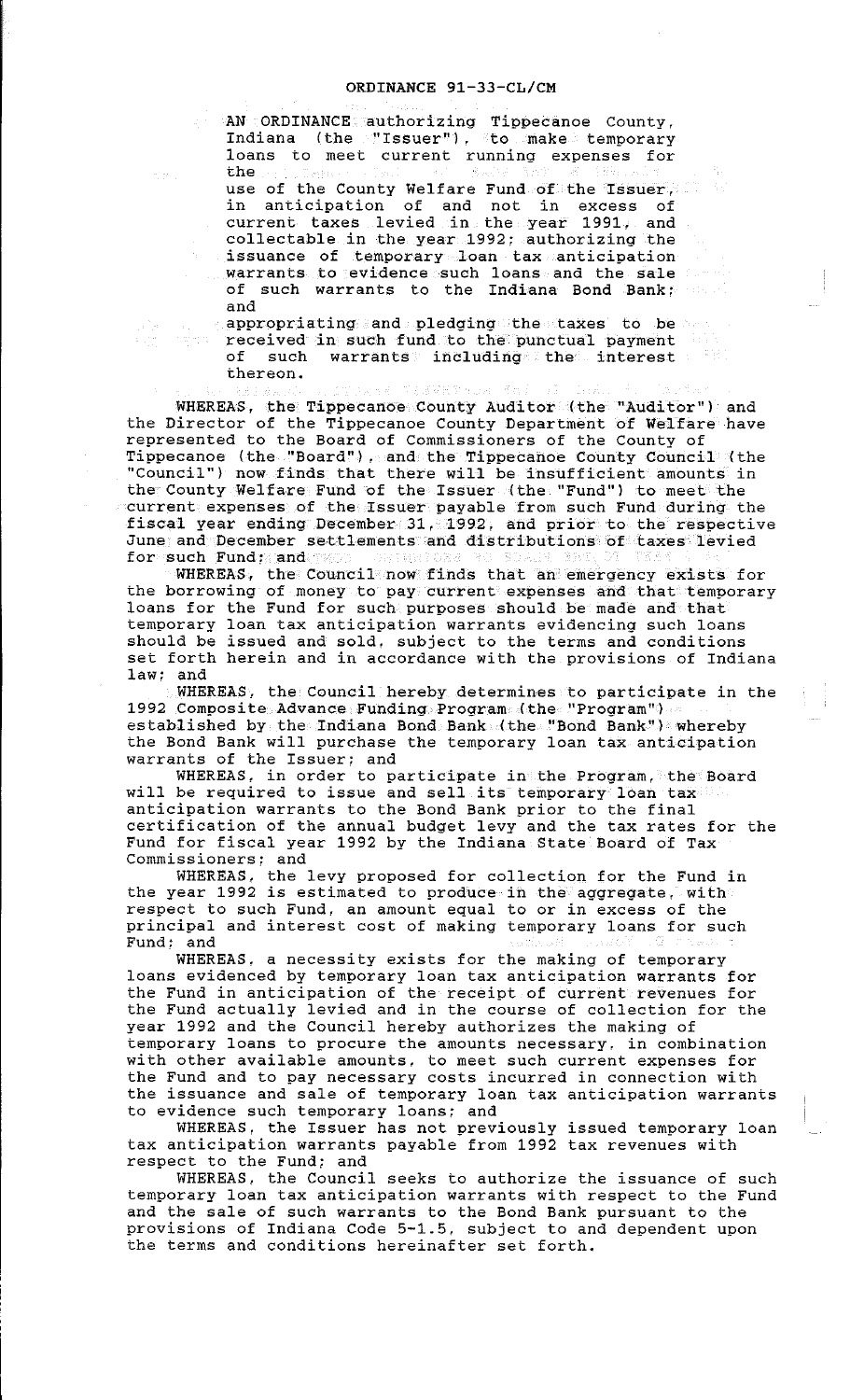NOW, THEREFORE, BE IT ORDAINED BY THE COUNTY COUNCIL OF THE COUNTY OF Tippecanoe:

Section 1. It is hereby found and declared that an emergency exists for the borrowing of money and therefore the Issuer is hereby authorized to make temporary loans to meet current running expenses pursuant to the provisions of Indiana Code 12-1-11 and Indiana Code 36-2-6 for the use and benefit of the Fund of the Issuer in anticipation of current tax revenues actually levied and in the course of collection for the Fund for the year 1992, which loans shall be evidenced by temporary loan tax anticipation warrants of the Issuer (the "Warrants"). Each Warrant shall be dated as of the date of delivery thereof to the Bond Bank. The Issuer is hereby authorized to issue a Warrant maturing and payable on June 30, 1992 in a principal amount not to exceed \$1,059.016 and a Warrant maturing and payable on December 31, 1992, in a principal amount not to exceed  $81.059,016.$ 

The Warrants shall bear interest prior to maturity at a rate or rates per annum not to exceed a maximum of six and one-half percent (6.50%). The exact rate or rates of interest are to be determined under the terms of a warrant purchase agreement to be entered into between the Bond Bank and the Issuer prior to the sale of the Warrants to the Bond Bank (the "Warrant Purchase Agreement"), in accordance with the provisions of Indiana Code 5- 1.5. Interest shall be calculated on the basis of a 360-day year comprised of twelve 30-day months .

 $Section 2$ . The offices of the Issuer are authorized to deliver a principal amount of Warrants up to or less then (sic)  $t$  athe maximum amount established for each maturity date in Section  $1$  hereof in order to comply with all applicable laws and any requirements of the Bond Bank. The Issuer shall not be permitted to prepay the Warrants pursuant to the terms of the Warrant Purchase Agreement. The Warrants will be delivered on or about January 7, 1992 or otherwise as appropriate and in accordance with the terms of the Warrant Purchase Agreement.

Section 3. The principal of and interest on the Warrants, together with all necessary costs incurred in connection with the issuance of the Warrants, shall be payable from tax revenues to be received in the Fund upon which such Warrant is issued. There is hereby appropriated and pledged to the payment of all Warrants issued with respect to the Fund, including interest and all necessary costs incurred in connection with the issuance and sale of the Warrants, a sufficient amount of the taxes, levied in 1991, and payable in 1992, for the Fund and in anticipation of which the Warrants have been issued, for the punctual payment of the principal of and interest on the Warrants evidencing such temporary loans, together with such issuance costs. Neither the principal amount of all Warrants maturing on or prior to June 30, 1992, nor the principal amount of all warrants maturing after June 30. 1992 and on or prior to December 31, 1992, shall exceed forty percent (40%) of the annual budget levy for such Fund as estimated or certified by the Indiana State Board of Tax Commissioners.

Section 4. The Warrants issued hereunder with respect to the Fund shall be executed in the name of the Issuer by the manual or facsimile signatures of the members of the Board and the corporate seal of the Issuer affixed thereto and attested by the manual signature of the Auditor. All Warrants shall be payable in lawful money of the United States of America at the principal corporate trust office of INB National Bank in Indianapolis, Indiana, as Trustee under the Note Indenture with the Bond Bank, dated as of January 1. 1992. Further, the Warrants shall not be delivered and no payment shall be made therefor (sic) prior to January 1, 1992.

section 5. The Warrants with respect to the Fund shall be issued in substantially the following form (all blanks, including the appropriate amounts, dates and other information to be properly completed prior to the execution and delivery thereof):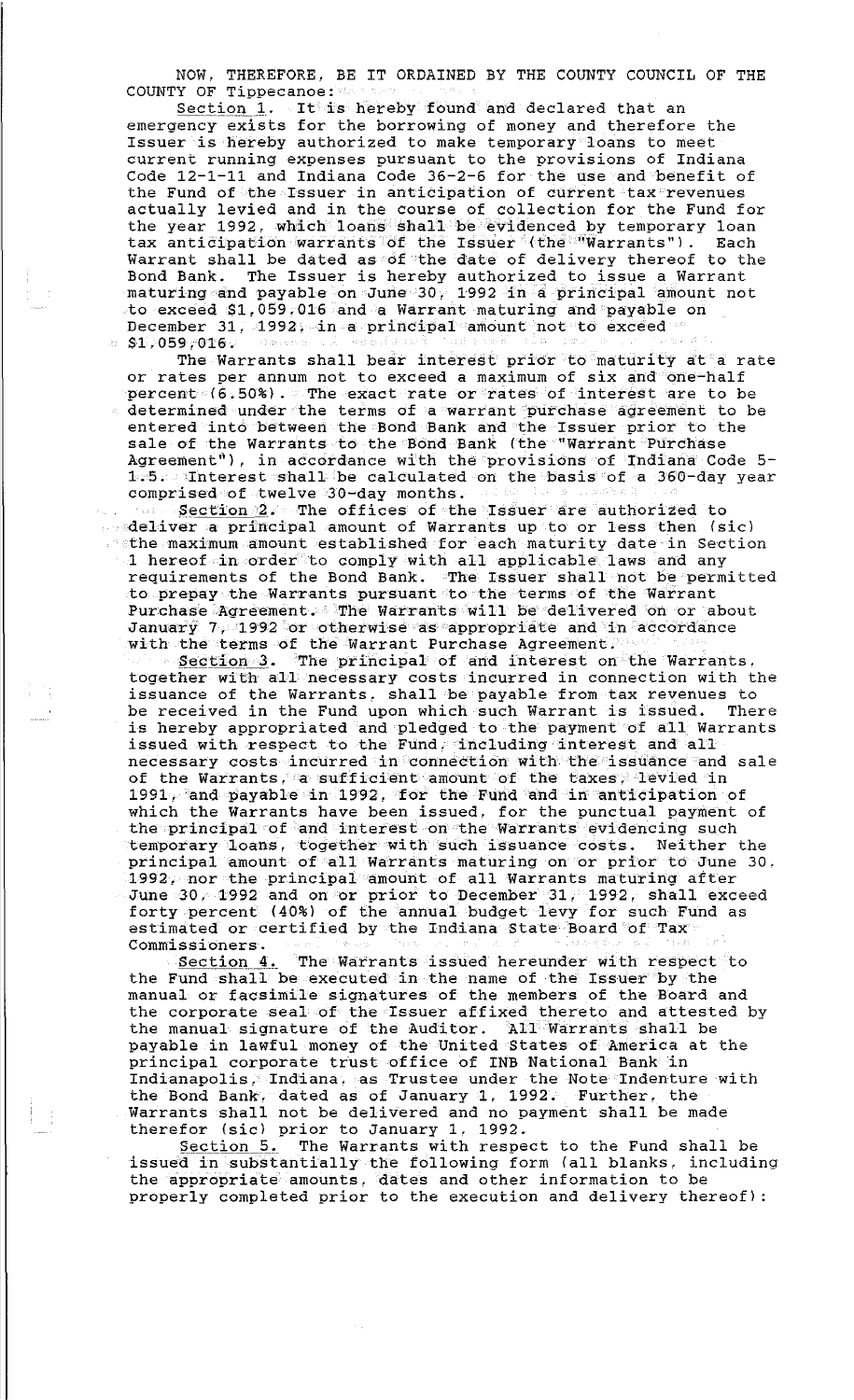## FORM OF WARRANT UNITED STATES OF AMERICA

STATE OF INDIANA COUNTY OF TIPPECANOE Due Date: [June 30 or a series of the contract of the Date: [June 30 or a series of the contract of the Date:

December 31], 1992 Principal (not to exceed): \$-22. A. C. TIPPECANOE COUNTY, INDIANA

TEMPORARY LOAN TAX ANTICIPATION WARRANT {County Welfare Fund)

 $\mathbb{Z} \subset \mathbb{R}$  and **P. 公路人** FOR VALUE RECEIVED, on or before [June 30 or December 31], 1992, Tippecanoe County, Indiana (the "Issuer"). shall pay to the Indiana Bond Bank {the "Bond Bank") the amount of \$

pursuant to a certain Warrant Purchase Agreement between the Bond Bank and the Borrower, dated as of ·---------- {the "Agreement").

In addition, the Issuer on the Due Date hereof shall pay to the Bond Bank interest at the rate of ------ \* per annum, with such interest to be calculated on the basis of a 360-day year comprised of twelve 30-day months. Under the Note Indenture dated as of January 1, 1992, INB National Bank, Indianapolis, Indiana, is serving as the Bond Bank's Trustee {the "Trustee").

All payments of principal and interest to be made by the Borrower to the Bond Bank shall be made by paying the amount due in funds that are available for immediate transfer or investment on or before 12:00 noon (Indianapolis time) on the payment date to the Trustee in Indianapolis, Indiana. This warrant may not be prepaid prior to the Due Date.

This Warrant evidences a temporary loan to provide funds to meet current expenses of the County Welfare Fund and has been authorized by an ordinance passed and adopted by the Tippecanoe County Council on  $\overline{\qquad \qquad }$ , 1991, in accordance with Indiana Code, Title 36, Article 2, Chapter 6. and Indiana Code. Title 12, Article 1, Chapter 11, and all other acts amendatory thereof or supplemental thereto.

This Warrant is issued in anticipation of the tax levy which has been made for the County Welfare Fund in the year 1992 which tax levy is now in the course of collection. There has been irrevocably appropriated and pledged to the payment in full of the principal of and interest on this Warrant a sufficient amount of the revenues to be derived from the County Welfare Fund tax levy.

It is further hereby certified. recited. and declared that all acts, conditions, and things required by law precedent to the issuance and execution of this Warrant have been properly done. have happened, and have been performed in the manner required by the constitution and statutes of the State of Indiana relating thereto; that the County Welfare Fund tax levy from which (together with other amounts in the County Welfare Fund) this Warrant is payable, is a valid and legal levy; and that the Borrower will reserve a sufficient amount of the proceeds of the County Welfare Fund tax levy currently in the course of collection for the timely payment of the principal of and correction for the crmery payment of the principal of a

IN WITNESS WHEREOF. the Board of County Commissioners of the County of Tippecanoe has caused this Warrant to be executed in its corporate name by the signatures of its duly elected. qualified, and acting Commissioners. and its corporate seal to be hereunto affixed and attested by the duly elected, qualified, and acting County Auditor, all as of the dairy elected, qualified, and acting County Auditor, all as of the day of January. 1992. 1339 2. 等。

> THE BOARD OF COUNTY COMMISSIONERS OF THE COUNTY OF. TIPPECANOE

ATTEST:

 $(SEAL)$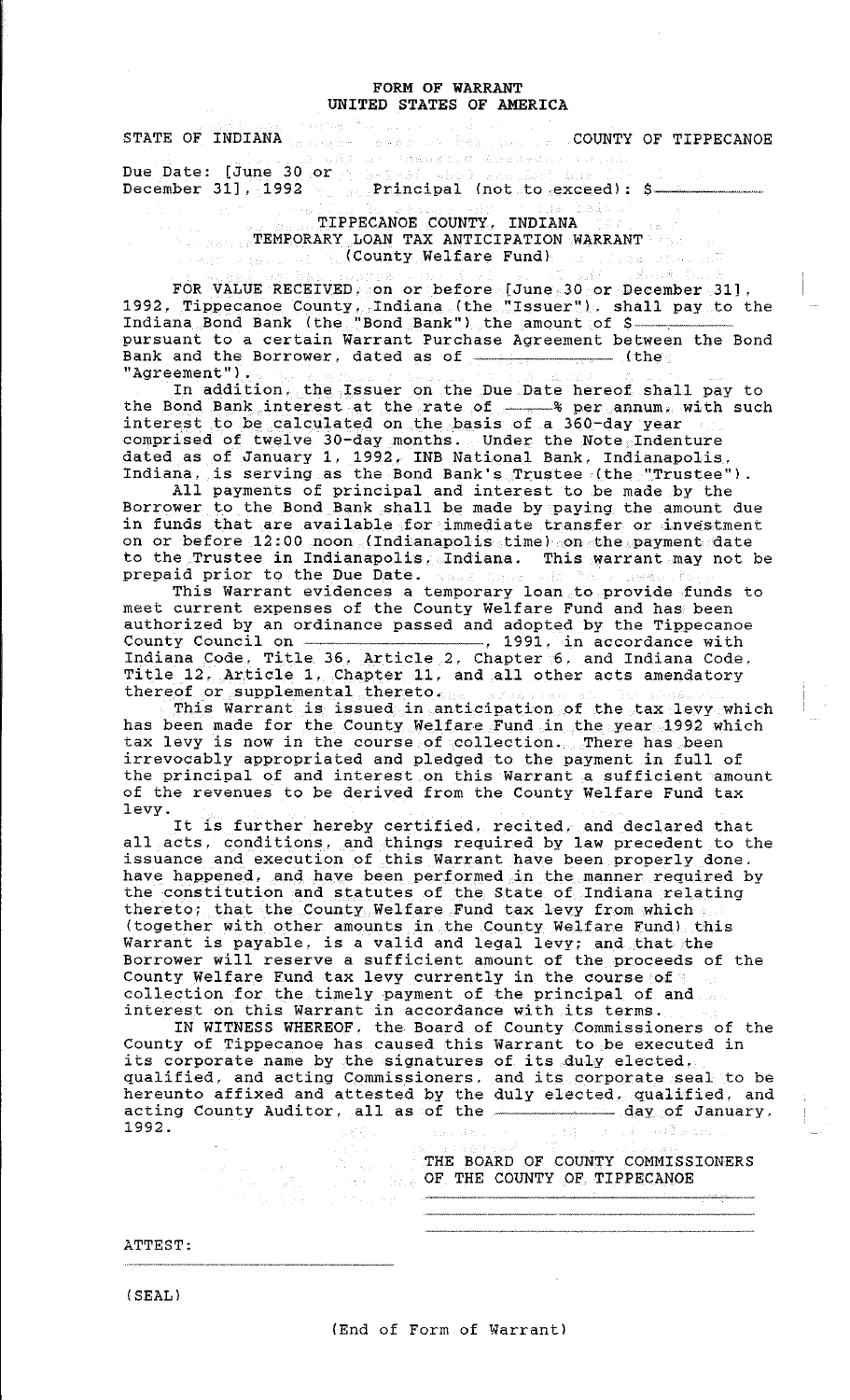Section 6. The Auditor is hereby authorized and directed to have the Warrants prepared, and the members of the Board are hereby authorized and directed to execute all Warrants in the manner and substantially the form provided in this Ordinance.

Section 7. The Auditor, on behalf of the Issuer, is authorized to sell the Warrants to the Bond Bank. The Warrant Purchase Agreement shall set forth the definitive terms and conditions for such sale. Warrants sold to the Bond Bank shall be accompanied by all documentation required by the Bond Bank pursuant to the provisions of Indiana Code 5-1.5 and the Warrant Purchase Agreement, including without limitation an approving opinion of Baker & Daniels, specially designated bond counsel for the Warrants; certification and guarantee of signatures; and certification as to no litigation pending as of the date of delivery of the Warrants to the Bond Bank challenging the validity or issuance of the Warrants. The entry by the Issuer into the Warrant Purchase Agreement and the execution of the Warrant Purchase Agreement on behalf of the Issuer by the members of the Board, in accordance with this Ordinance, are hereby authorized, approved, and ratified.

Section 8. The proper officers of the Issuer are hereby authorized to deliver the Warrants to the Bond Bank. upon receipt from the Bond Bank of payment in accordance with the terms of the Warrant Purchase Agreement.

Section 9. The Auditor and other appropriate officers of the Issuer are hereby authorized and directed to make such filings and requests, deliver such certifications. execute and deliver such documents and instruments. and otherwise take such actions as are necessary or appropriate to carry out the terms and conditions of this Ordinance and the actions authorized hereby and thereby.

Section 10. The Issuer hereby covenants that the Issuer and its officers shall not take any action or fail to take any action with respect to the proceeds of any of the Warrants or any investment earnings thereon which would result in constituting any of the Warrants as "arbitrage bonds" under the Internal Revenue Code of 1986, as amended, and any and all final or proposed regulations or rulings applicable thereto. or which would otherwise cause the interest on any of the Warrants to cease to be excludable from gross income for purposes of federal income taxation; and the Auditor and all other appropriate officers are hereby authorized and directed to take any and all actions and to make and deliver any and all reports. filings. and certifications as may be necessary or appropriate to evidence. establish, or ensure such continuing exclusion of the interest on the Warrants.

Section 11. This Ordinance shall be in full force and effect from and after the time it has been adopted by the Council.

Section 12. All resolutions and ordinances in conflict herewith are, to extent of such conflict, hereby repealed.

 $\label{eq:2.1} \begin{split} \mathcal{P}(1,0)=&\mathcal{P}(1,0,0)\\ &=\frac{1}{2}\mathcal{P}(2,0,0)\\ &=\frac{1}{2}\mathcal{P}(2,0,0,0)\\ &=\frac{1}{2}\mathcal{P}(2,0,0,0)\\ &=\frac{1}{2}\mathcal{P}(2,0,0,0)\\ &=\frac{1}{2}\mathcal{P}(2,0,0,0)\\ &=\frac{1}{2}\mathcal{P}(2,0,0,0,0)\\ &=\frac{1}{2}\mathcal{P}(2,0,0,0,0)\\ &=\frac{1}{2}\mathcal{P}(2,0,0,0,0)\\ &=\$ 

 $\sim 10^{-7}$